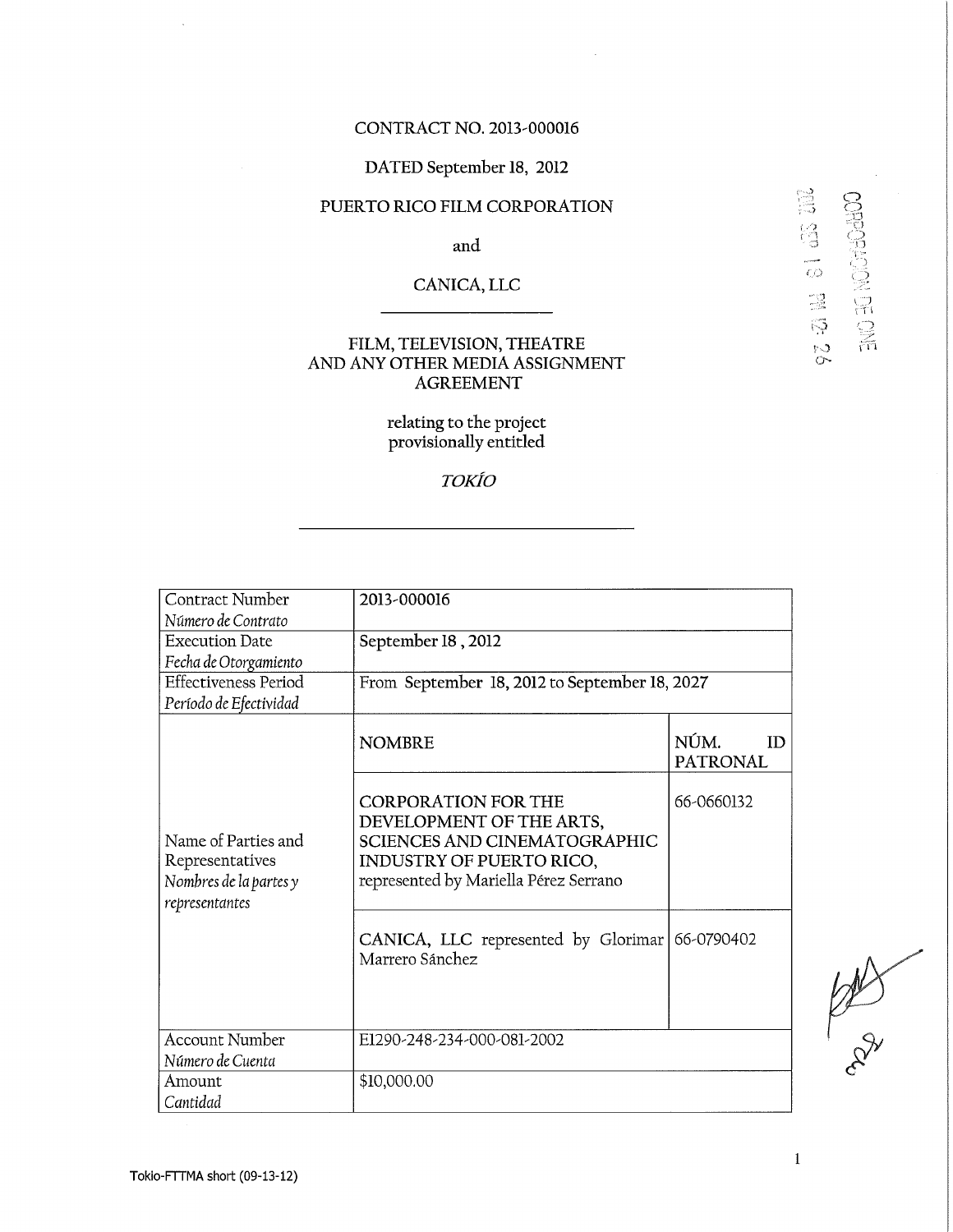## **FILM, TELEVISION, THEATRE AND OTHER MEDIA ASSIGNMENT AGREEMENT**

AS PARTY OF THE FIRST PART: **THE CORPORATION FOR THE DEVELOPMENT OF THE ARTS, SCIENCES AND CINEMATOGRAPHIC INDUSTRY OF PUERTO RICO** (hereinafter referred to as the "PRFC" or the "Film Commission"), a public corporation of the Commonwealth of Puerto Rico, organized pursuant to the provisions of its enabling act, Law Number 121 of August 17, 2001, as amended, represented herein by its Executive Director, Mariella Pérez Serrano, of legal age, married, executive and a resident of San Juan, Puerto Rico, who is duly authorized to appear in this act, which authority to appear herein she shall provide whenever and wherever required; and

AS PARTY OF THE SECOND PART: **CANICA, LLC,** a Puerto Rico limited liability company (hereinafter referred to as the ("Producer"), represented herein by its President, Glorimar Marrero Sánchez, of legal age, married, producer and a resident of San Juan, Puerto Rico, who is duly authorized to appear in this act, which authority to appear herein she shall provide whenever and wherever required.

## RECITALS

1. The Producer is producing or will produce a short film, provisionally entitled "*Tokid*" (the "Short Film"), based on that certain screenplay and/or screenplays (collectively the "Screenplay") delivered to the Film Commission prior to or on even date herewith.

2. The Film Commission, after evaluating the Screenplay and other pertinent information, and the Producer agree to the sale, grant, and assignment to the Film Commission of all title and interest on the Film, Television, Theatre and Other Media rights for Puerto Rico, (the "Territory") in connection with the Short Film for the sum of  $$10,000$ .

3. "Film, Television, Theatre and Other Media" shall mean exhibition or broadcast in theatres, television (free, pay or syndication), radio, and/or any other media, now existing or hereinafter developed, and with respect to the Short Film and trailers thereof, and excerpts and clips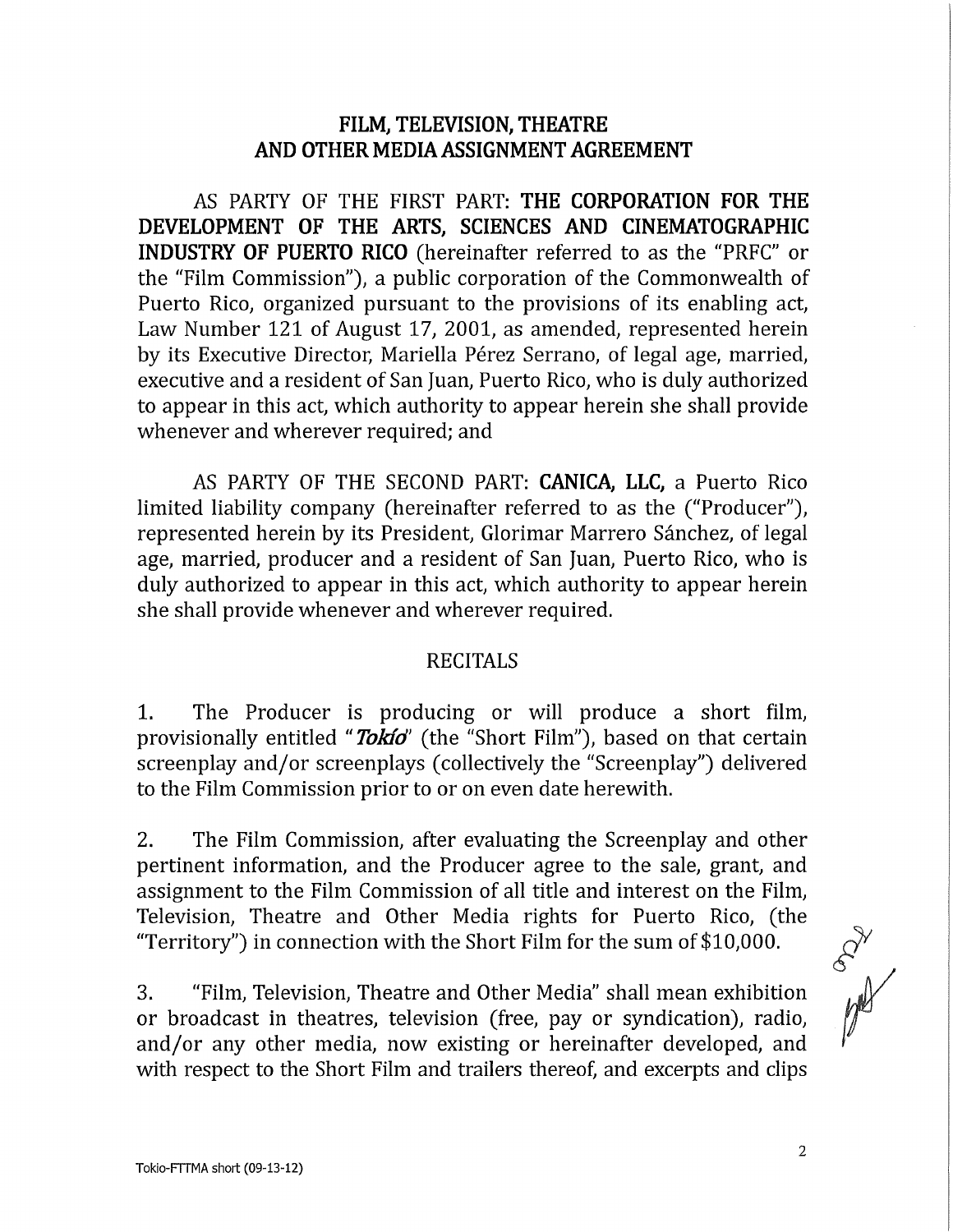there from, in any and all languages and versions, including dubbed, subtitled and narrated versions,

The parties, therefore, agree as follows:

# 1. ASSIGNMENT OF RIGHTS:

## **1.1 General Assignment.**

- 1.1.1 Producer sells, grants and assigns, in perpetuity and infinitely, to the Film Commission, the following rights, title and interest in the Short Film: The Film Commission shall have the exclusive right to reproduce, distribute, broadcast, perform and exhibit the Short Film, in the Territory, for Film, Television, Theatre and Any Other Media broadcast in any form, method or means of delivery including terrestrial, cable, satellite or whatsoever other means of delivery, broadcast or exhibition now known or later developed.
- 1.1.2 The Film Commission shall have the solé and exclusive right and the right to license others to use, exploit, market, advertise, publicize, distribute and sub-distribute and otherwise deal in and with the Short Film and all elements and properties thereof throughout the Territory and in perpetuity, by any means and in any medium, whether now or hereafter known, on such terms and conditions that the Film Commission or its licensees may elect in the exercise of its solé discretion.

# **1.2 Development Work Assignment.**

1.2.1 The Producer, with full title guarantee, hereby assigns (by way of present assignment of future copyright where applicable) to PRFC the entire copyright and all other right, title and interest in and to the, works, materials, and products generated with the funds disbursed hereunder or otherwise for the production of the Short Film (the "Development Work") and all other rights, interests and benefits of whatever nature whether now known or existing or hereafter created or acquired for or for the purposes of or as part of the Development Work and the benefit of all Third Party Agreements entered into by the Producer in connection with the

AND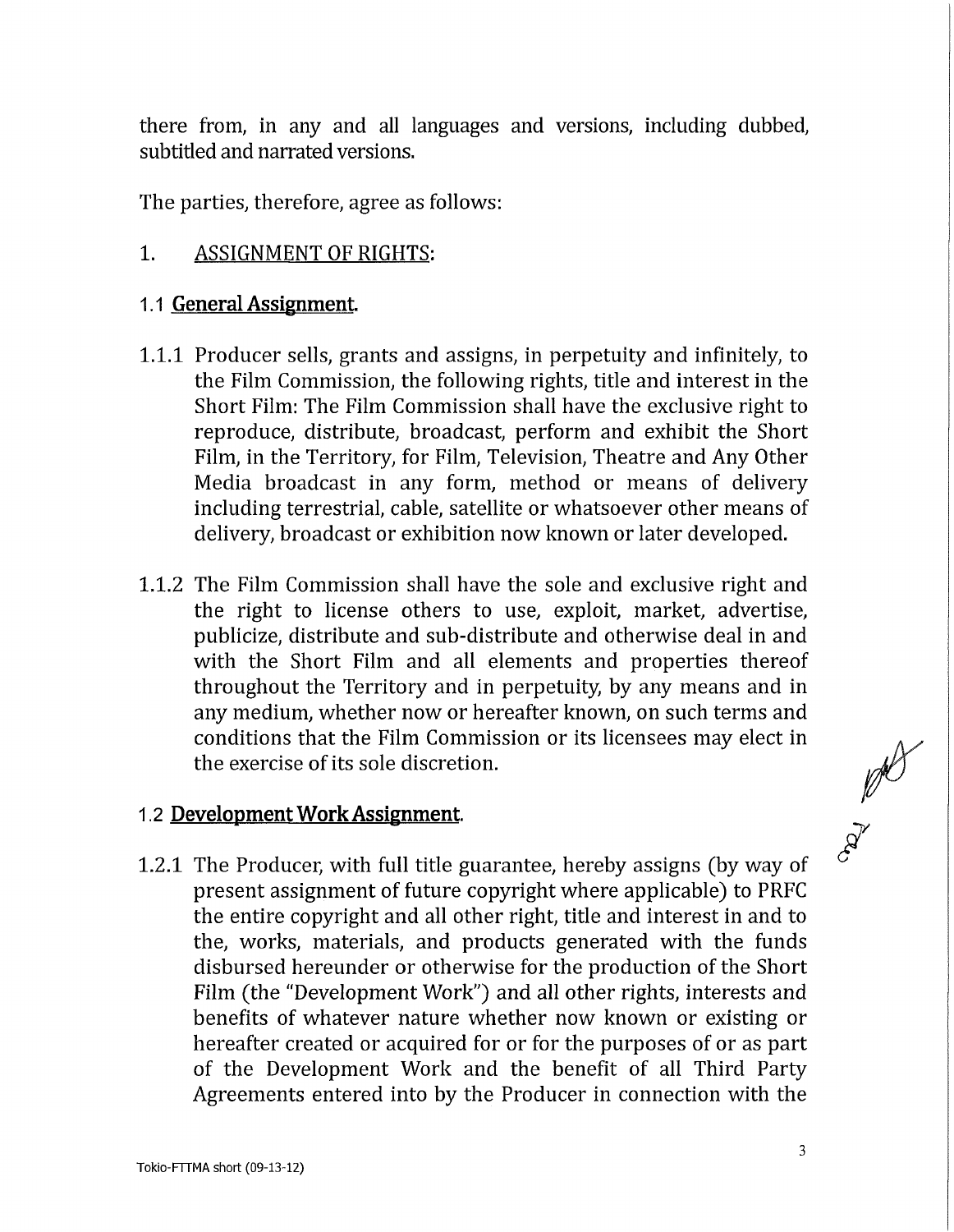Development Work to hold the same absolutely for the full period of such rights and all extensions, revivals, reversions and renewals thereof throughout the world and as far as possible thereafter.

- 1.2.2 The Producer hereby assigns to PRFC all physical items and materials prepared and/or acquired in connection with the Development Work.
- 1.2.3 To the extent any of the foregoing rights may be waived under applicable law, the Producer hereby waives all so-called moral rights and rights of a similar nature, under the law of any jurisdiction in respect of the products of the Development Work.
- 1.2.4 The Producer undertakes to execute such documents and do all such acts as may be required by PRFC, in its sole discretion, in order to perfect, protect, or enforce any rights granted to PRFC hereunder. As security for the performance by the Producer of its obligations under this Agreement if the Producer shall fail, following a request from the PRFC, to execute any document or do any act required by PRFC, the PRFC shall have the irrevocable right to do so in the place and stead of the Producer.

## 1.3 **Third Party Agreements Assignment**.

1.3.1 The Producer shall submit copies of all chain of title documentation and drafts of all Third Party Agreements to be entered into by the Producer to the PRFC for approval of all of their terms. All such Third Party Agreements and rights there under inuring to the benefit of the Producer shall be and is hereby assigned to PRFC. All such Third party Documentation shall include pertinent clauses indicating that the work or services rendered there under shall be deemed and are "work for hire" and therefore owned entirely by the Producer, with full right to assign such contracts and rights to the PRFC. For purposes of this agreement the term "Third Party Agreements" is defined as all original agreements (or certified copies) between the producer and the writer and any owner of underlying literary dramatic, musical or artistic works together with all chain of title documents and all other contracts enabling the Producer to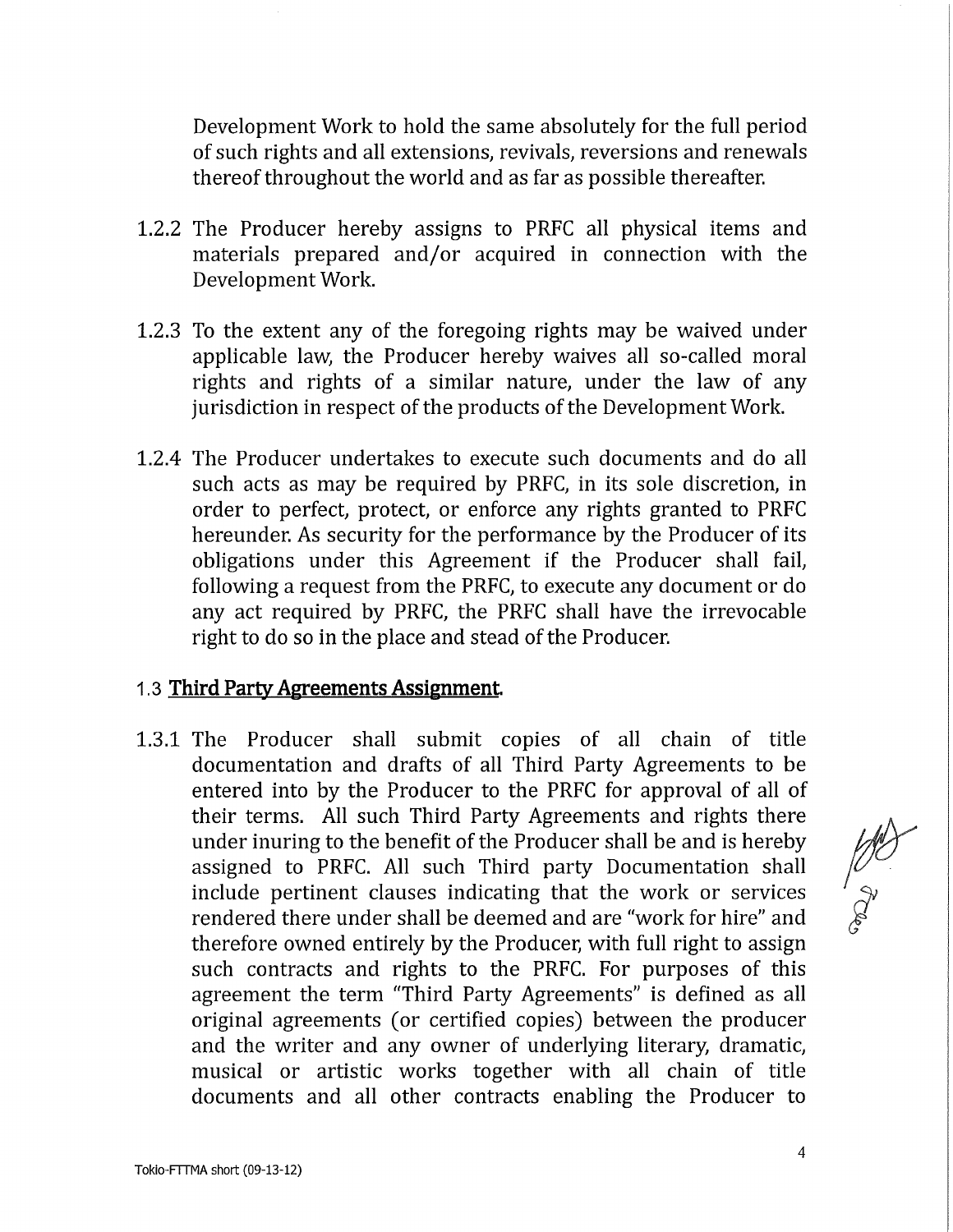prepare and deliver the Development Work and otherwise to perform its obligations under this Agreement including in particular those Third Party Agreements (if any).

- 1.3.2 Every Third Party Agreement entered into in connection with the Development Work and/or the Short Film shall:
	- i secure all copyright absolutely in the ñame of the Producer, as the case may be, for the full term of protection and all renewals, revisions and extensions thereof throughout the world;
	- ii secure such consents as may be necessary to permit the fullest possible exploitation of the Short Film worldwide in all media in perpetuity;
	- iii include the non-exclusive right to issue and authorize others to issue publicity concerning all persons appearing in or rendering services in connection with the Short Film including the right to use their names, photographs, likenesses and biographies subject only to customary approval rights in or in connection with publicity and advertising;
	- iv include irrevocable waivers of moral rights and similar or analogous rights throughout the world, to the extent any of the foregoing rights may be waived under applicable law, from all persons rendering services in connection with the Screenplay, the Development Work and/or the Short Film;
	- v include all other necessary rights and consents from all performers and all other persons firms or corporations the products of whose services or whose property appears in or is in any way incorporated in the Short Film to allow the fullest possible exploitation.

2. **OWNERSHIP OF SHORT FILM.** Pursuant to the assignment, and subject to reversion rights to which the Producer can be entitled

Red March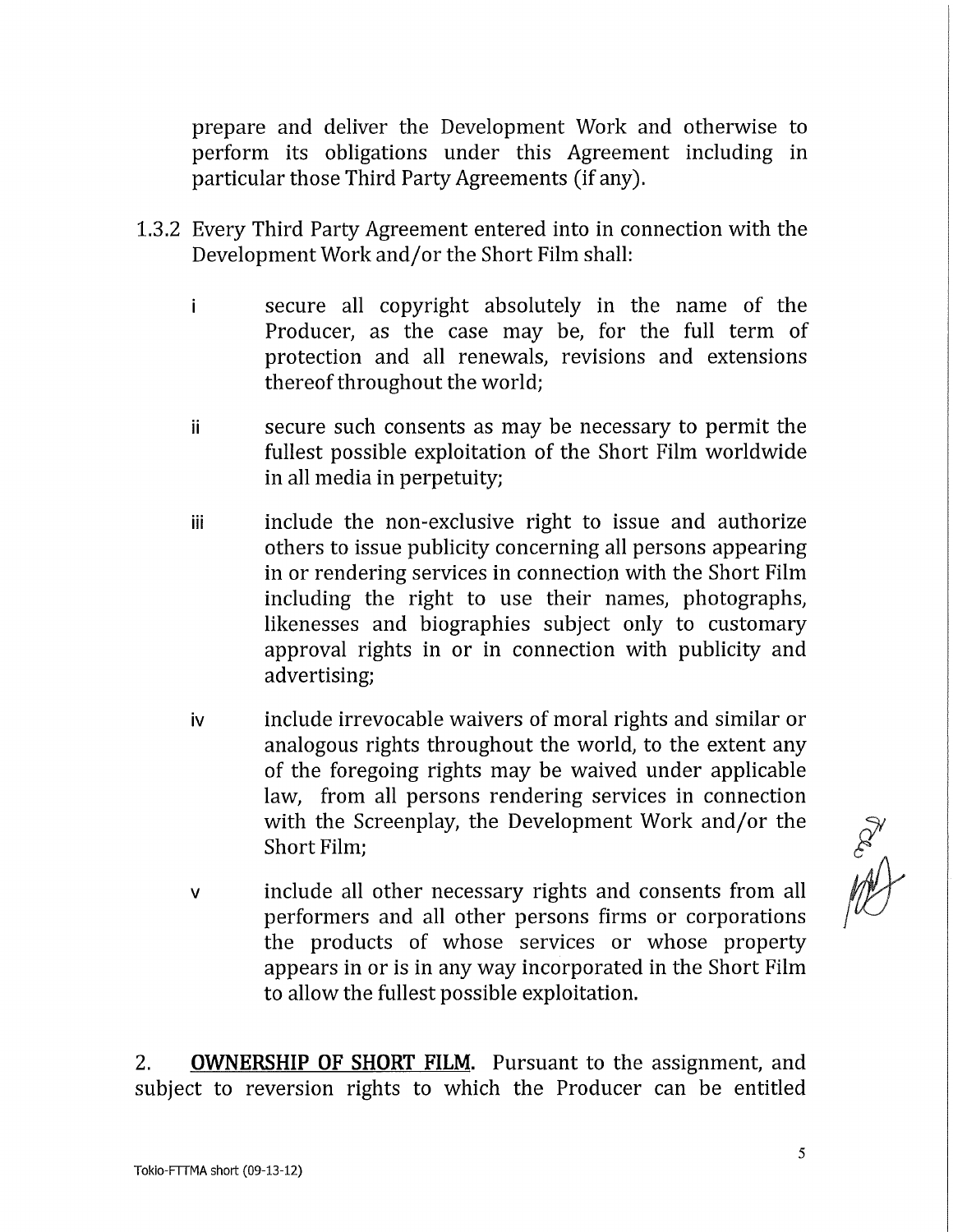hereunder, ownership of the Short Film and all elements thereof and pertaining thereto, including the copyright, basic material, script and all other elements contained therein shall be vested upon the PRFC. The Producer shall not interfere with the rights in the Short Film granted to the Film Commission and Producer specifically agrees that it shall not authorize or permit the exhibition or distribution of the Short Film in non-commercial and commercial Film, Television, Theatre and Other Media broadcast in the Territory. Notwithstanding anything to the contrary in this Agreement, the Producer shall be entitled to submit the Short Film to film festivals throughout the world and represent the Short Film as its producer; provided, however, that the Producer must provide the Film Commission with written notice of its intention to submit the Short Film to a particular film festival, at least 20 calendar days prior to the submission date.

3. **CERTAIN PRODUCER DUTIES: INSURANCE:** The Producer shall select the creative team for the Short Film. The Producer shall purchase and maintain insurance which shall remain at all times in full forcé and effect showing the Producer and its assigns, including the Film Commission, as insured and loss payee and showing full and complete coverage for risks and liabilities typically insured for a short film production as the PRFC may reasonably require. All such policies shall provide that they cannot be terminated or materially altered without giving the PRFC at least thirty (30) days' written notice thereof

4. **DELIVERY: REVERSION:** Producer shall deliver, two DVD's and two Beta SP reproductions, or in such other medium as the PRFC may reasonably request, of the completed Short Film to the Film Commission not later than one (1) month after its completion of the final edited and complete film, videotape, or digital reproduction from which subsequent copies are made (hereinafter collectively and individually referred to as the "Master") of the Short Film (the "Delivery Date"). Upon delivery of the Short Film to the PRFC, in form and substance acceptable to the PRFC, all rights in the development work assigned to the PRFC, hereunder shall simultaneously revert to the Producer without any other formality ("Reversion").

5. **COMPENSATION TO PRODUCER:** In consideration of the representations, warranties and agreements made by Producer and all

**EAST**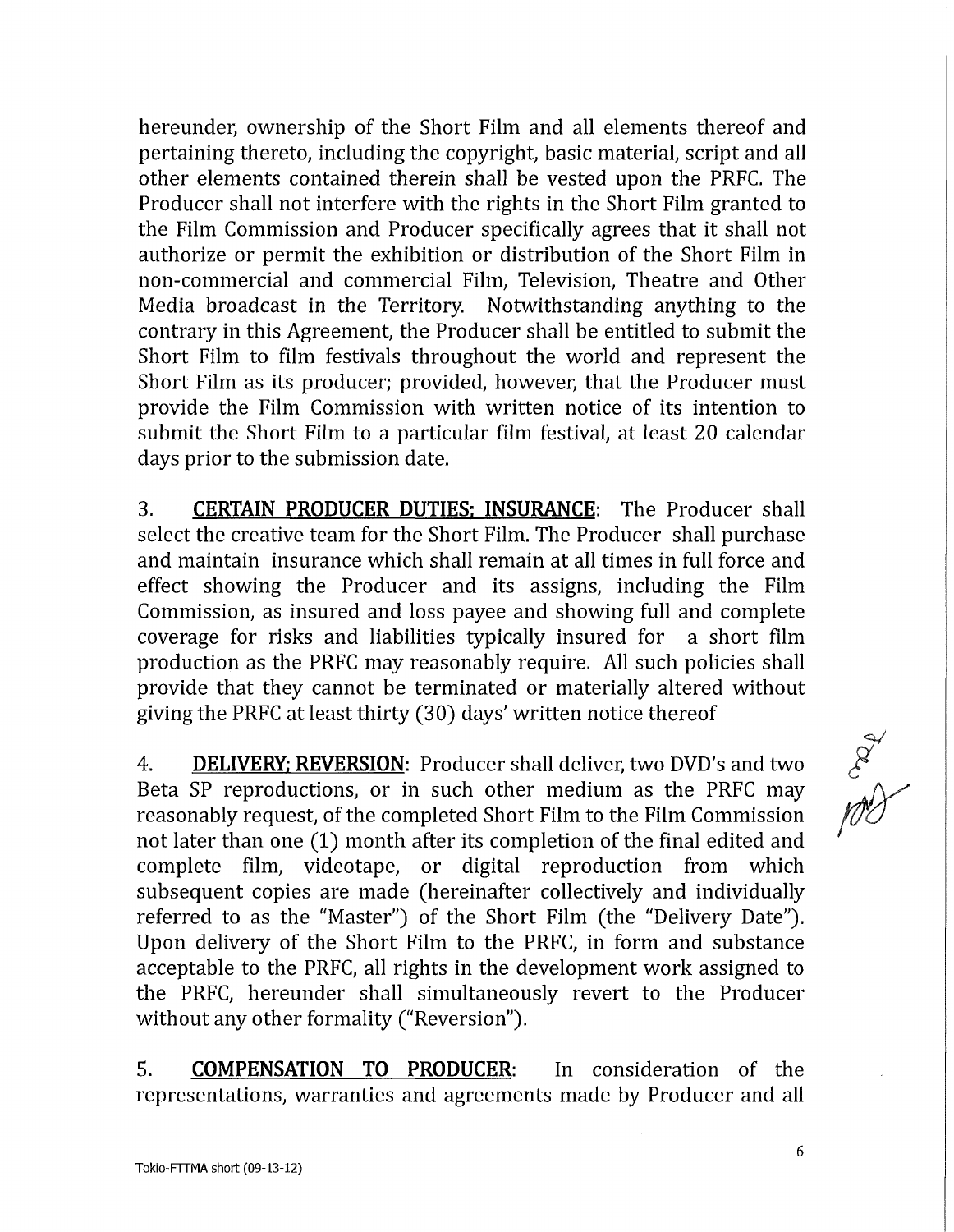rights sold, granted and agreed to be granted to the Film Commission and the performance by Producer of its obligations hereunder, Producer shall receive a sum of \$10,000 which shall be payable to Producer, based on a disbursement schedule agreed upon by the parties hereto and appended as Schedule A hereto. No other sum of money shall be payable to Producer under this Agreement. The Producer Acknowledges that time is of the essence in this agreement and in the performance of its obligations and duties hereunder, and thus binds itself to work diligently, and complete and deliver the Short Film on or before June 30, 2013.

6. **CUTTING. EDITING AND DUBBING:** Producer acknowledges that it is aware that television networks and stations in the Territory require that programming transmitted over their facilities be acceptable for viewing by "family" audiences and that the inclusión in the Short Film of unacceptable material could materially affect or destroy the televisión income potential of the Short Film. The Film Commission shall have, at its own cost and expense, the right to cut, edit, adapt, change, transpose, interpólate in, add to and subtract from the Short Film, including, without limitation, the soundtrack thereof, all as the Film Commission in its judgment may deem desirable, to meet the aforesaid viewing standard.

7. **LENGTH:** The Short Film, as delivered, shall have a running time of approximately 12 minutes and shall be in such médium acceptable to PRFC.

8. **PRODUCER'S REPRESENTATIONS. WARRANTIES AND COVENANTS:** Producer represents, warrants, agrees and covenants to and for the benefit of the Film Commission, its affiliates, directors, officers, agents, licensees, successors and assigns:

(a) That Producer owns or shall own prior to the Delivery Date:

(i) all necessary rights in and to the Short Film and/or Screenplay and all other literary material written, composed, submitted, added, improvised, interpolated or invented by any person under contract of employment with Producer or otherwise upon which the Short Film shall be based, including, without limitation, not less than the sole, exclusive,

ART OF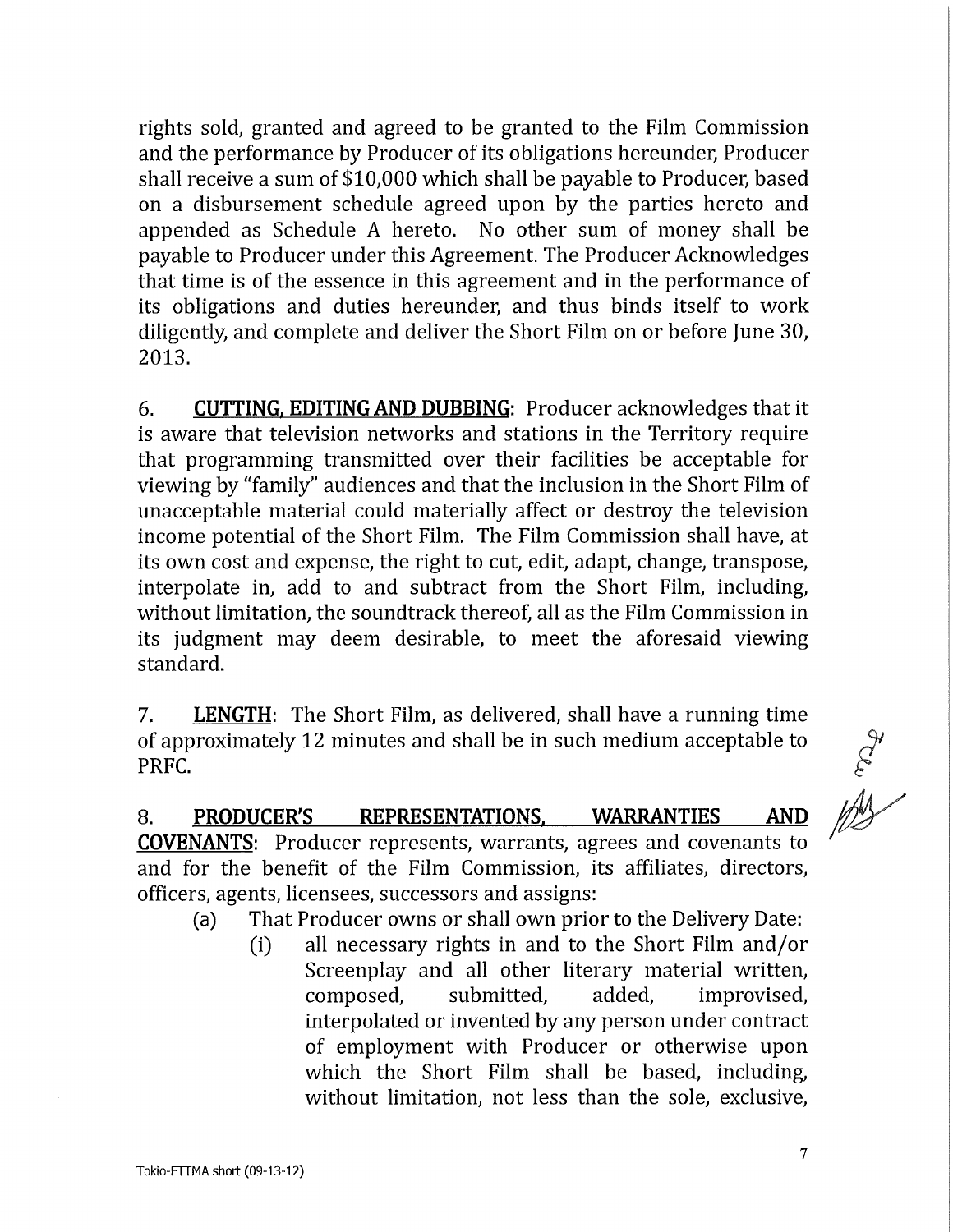entire and unencumbered sound and silent motion Film rights for the Short Film; the right to make changes in, additions to, deletions from and adaptations to the Short Film and/or Screenplay in connection with the production of the Short Film;

- (ii) the right to produce, reproduce, distribute, exhibit, advertise, publicize and exploit, and license others so to do, the Short Film and reissues, trailers, excerpts and clips thereof in theaters, television and in any and all other media now or hereafter known;
- (iii) the right to broadcast the Short Film and/or Screenplay by radio and television, whether by living actors, electrical transcription, film or otherwise in any form and manner, now or hereafter known, in any language for the purpose of advertising and exploiting the Short Film;
- (iv) the right to publish, or cause to be published, in any language with or without illustrations by stills, drawings, photographs, or otherwise, synopses, resumes or abridgements, fictionalizations of the Short Film and/or Screenplay, each of which may be no more than 7,500 words in length, for the purpose of advertising and exploiting the Short Film;
- (v) the right to use the title of the Short Film and/or Screenplay in connection with the advertising and exploitation thereof by any media;

(b) that the Short Film and/or Screenplay is copyrighted and a valid and subsisting copyright exists therein; that Producer has or will have all rights under this copyright; and, that the author or other copyright proprietor of the Short Film and/or Screenplay has and will have no reserved dramatic, radio or television rights in and to the Short Film and/or Screenplay unless such reserved rights are subject to restrictions for the benefit and protection of the Short Film, which restrictions have been specifically approved in writing by the Film Commission;

(c) That Producer's rights in and to the Short Film and/or Screenplay are subject only to such restrictions and/or supplemental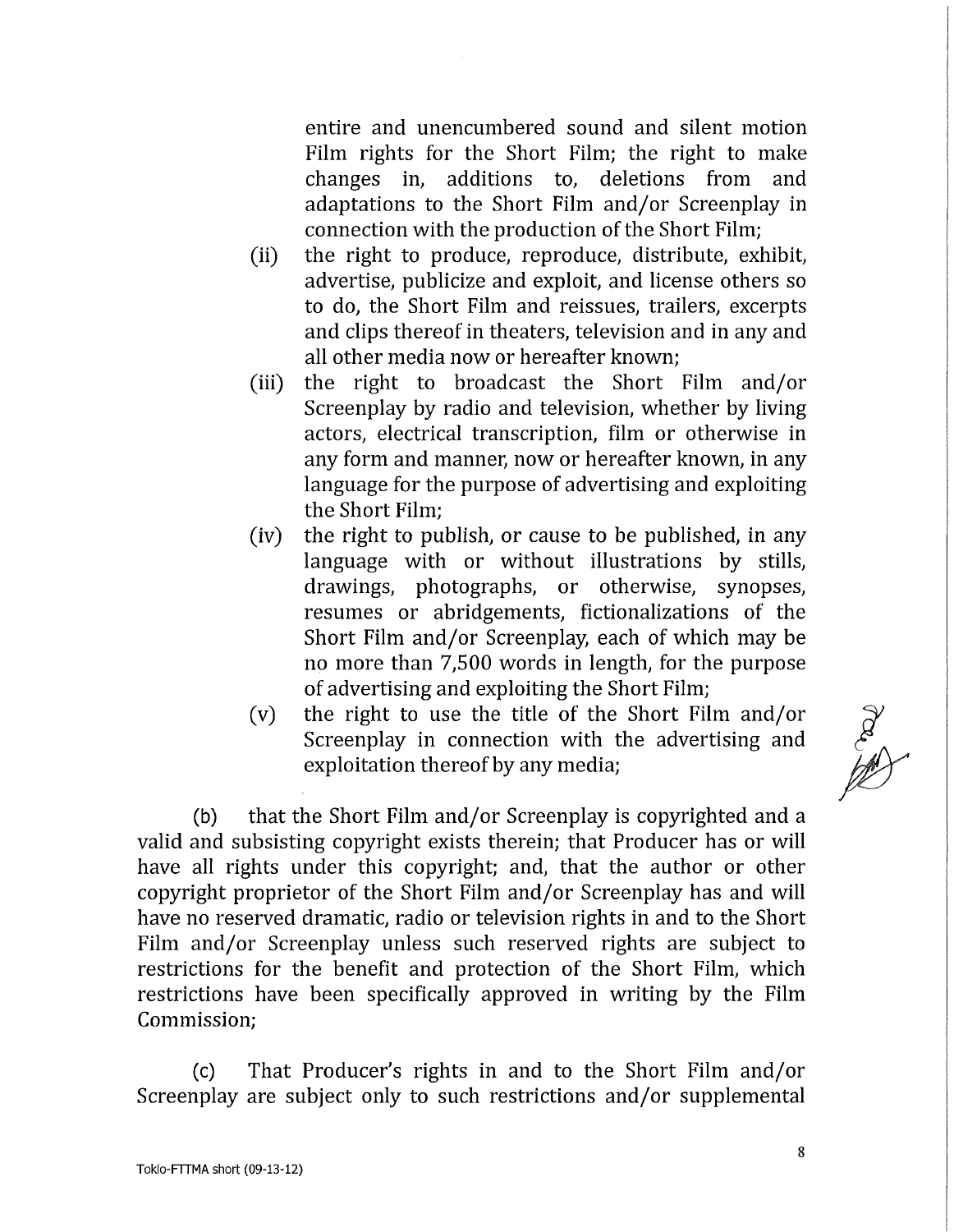payments or so-called "residuals" as may be imposed by applicable guild and/or union agreements, if any;

- (d) That Producer owns or will own prior to the Delivery Date:
	- (i) all necessary rights in and to all previously copyrighted music and lyrics synchronized with the Short Film if not written or acquired specifically for the Short Film, including, without limitation, not less than a good and valid synchronization license in customary form issued by the copyright proprietor of such music and/or lyrics, or his agent or trustee, together with the non-exclusive, irrevocable right publicly to perform for profit or non-profit, and authorize others to so perform, the music and lyrics in the exhibition of the Short Film and trailers thereof in the Territory, United States of America and its possessions by any means or media now or hereafter known;
	- (ii) the right to sell copies of the Short Film by means of videocassette, videodisc and any other technology now known or hereafter developed, as well as the right to broadcast the Short Film by means of television for any and all purposes over television networks and local stations having appropriate licenses therefore from the applicable performing rights society, or upon clearance with such society; and
	- (iii) the right to perform the music and lyrics outside the Territory and/or United States of America, subject only to clearance by applicable performing rights societies in accordance with their customary practices and payment of their customary fees.

(e) That Producer owns or controls, or wil l own or control prior to the Delivery Date, all necessary rights in and to all music and lyrics synchronized with or written for or in connection with the Short Film (other than music referred to in subdivision (d) above) (having made such payments and obtained such releases necessary or convenient),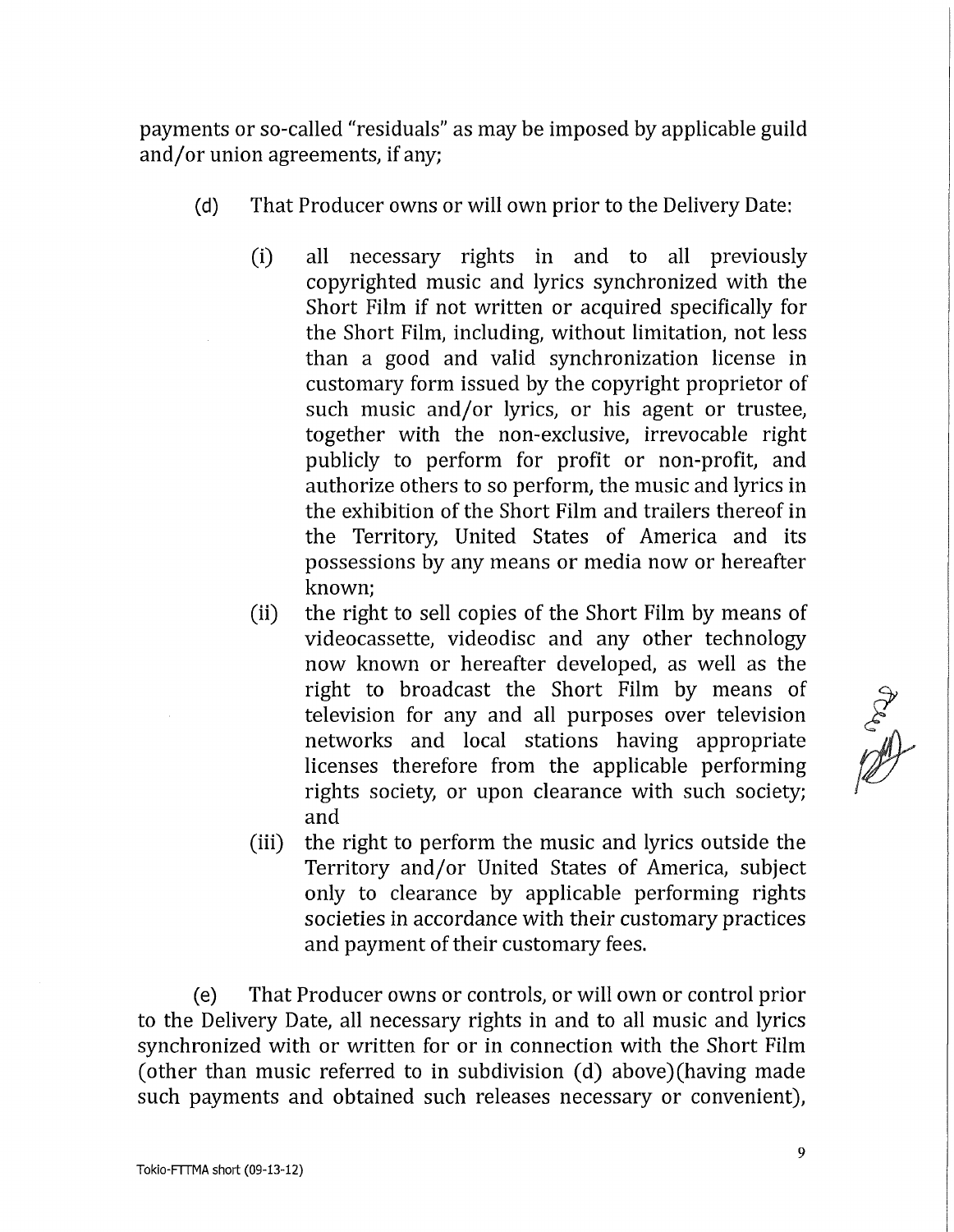including, without limitation, not less than a good and valid synchronization and performing rights license in and to all such music and lyrics; including the completed "Music Cue Sheet" (delivered to the Film Commission before the Delivery Date), and the Producer shall own and/or control all graphic and/or promotional materials related to and/or pertaining to the Short Film, and such graphic and/or promotional materials have been delivered to the Film Commission prior to the Delivery Date.

(f) That for all persons appearing in or rendering services for the Short Film, Producer has the right or shall have the right prior to Delivery Date, to issue and authorize publicity concerning them and the right to use, reproduce, transmit, broadcast, exploit, publicize and exhibit their names, photographs, likenesses, voices and other sound effects (other than for endorsement purposes), as well as recordings, transcriptions, films and other reproductions thereof in connection with the distribution, exhibition, advertising and exploitation of the Short Film; and, particularly, without limiting the generality of the foregoing, that all still photographs delivered to the Film Commission hereunder may be used for such purposes. Moreover, Producer further represents and warrants that it possesses or shall possess the pertinent and customary contracts and releases from each and every actor and/or participant in the Short Film and that each and every actor and/or participant received the agreed payment for their participation in the Short Film. The Producer shall deliver to the Film Commission prior to Delivery Date, the copies and/or originals of all such contracts and releases.

 $(q)$  That there are and will be no claims, liens, encumbrances or rights of any nature in or to the Short Film or any part thereof or the copyright thereon which can or will impair or interfere with the rights, liens, security interest or licenses of the Film Commission hereunder excluding liens imposed pursuant to applicable collective bargaining agreements and laboratory liens for laboratory services which might be rendered; and that the Short Film and each and every part thereof, including the sound and music synchronized therewith, and the exercise by any party authorized by the Film Commission of any right herein granted to the Film Commission, will not violate or infringe upon the trademark, trade name, copyright, patent, literary, dramatic, music,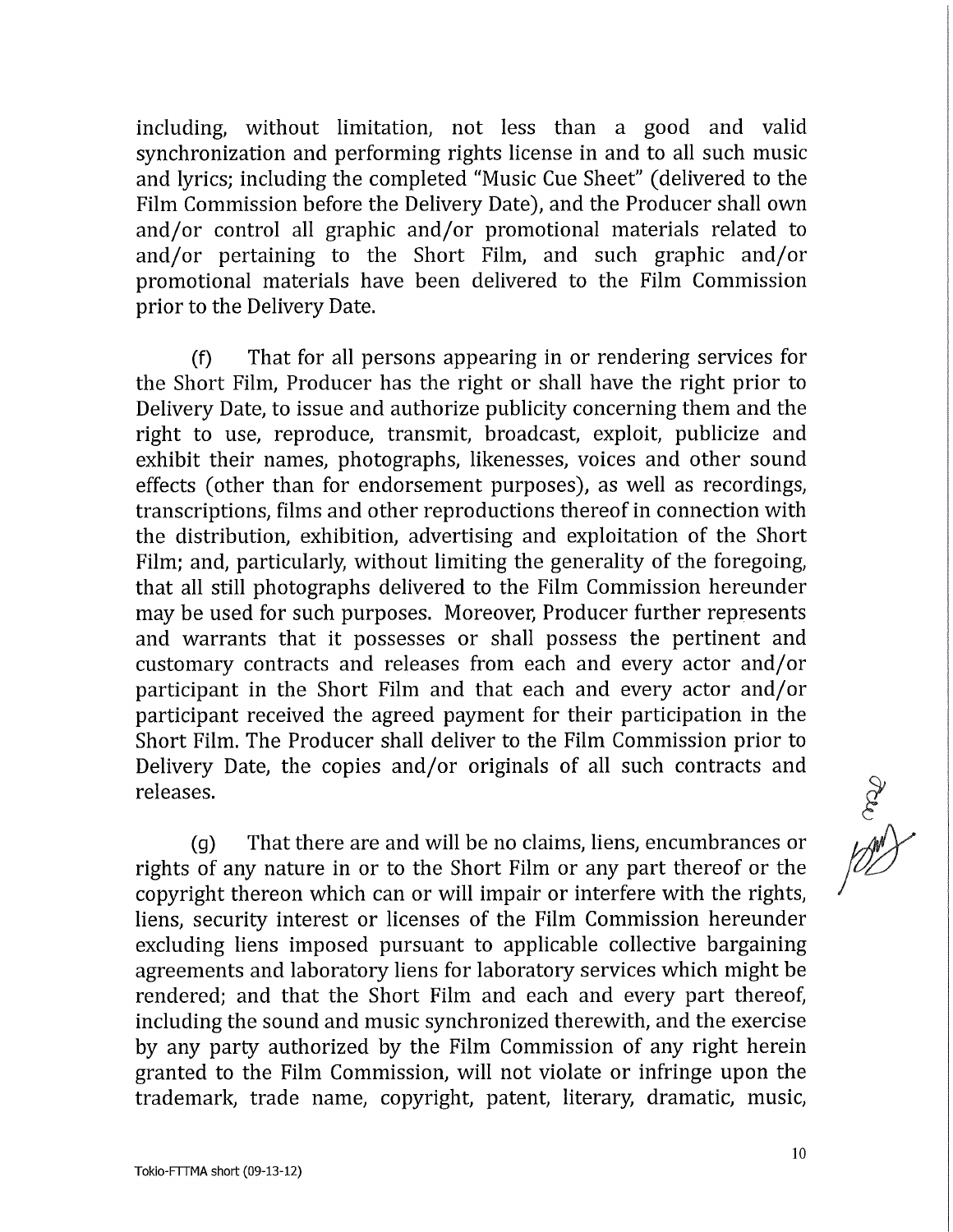artistic, personal, prívate, civil or property right, right of privacy, socalled "moral rights" or any other right of any person, or constitute a libel or slander of any person, firm or corporation;

(h) Producer has not sold, assigned, transferred or conveyed and will not sell, assign, transfer or convey to any person, firm or corporation any right, title or interest in or to the Short Film or any part thereof or in or to the literary material upon which the Short Film is based for non-commercial and commercial Film, Televisión, Theatre and Other Media broadcast in the Territory;

(i) That Producer has not and will not authorize any other person to produce, distribute or exhibit the Short Film and/or any other motion Short Film based, in whole or in part, upon the Screenplay upon which the Short Film is based, or any part thereof, or which is a remake or sequel of the Short Film, or which has the same or a similar title as the Short Film; and has not and will not authorize any other person to exercise any right or take any action which might infringe, bind or diminish the rights herein granted to the Film Commission;

(j) That the Film Commission shall quietly and peacefully enjoy and possess all the rights herein granted and/or agreed to be granted to the Film Commission;

 $(k)$  That Producer has been granted, with respect to each person rendering any services in connection with the Short Film the exclusive irrevocable and perpetual rights to the results and proceeds of such person's services; such persons: (i) have waived, to the extent any such rights may be waived under applicable law, any moral rights ("droit moral") or similar rights, (ii) have been or will be paid in full when due for such services, (iii) have executed or shall execute the pertinent releases in favor of the Producer, its successor and/or assigns, (iv) have no reversionary rights, (v) are not entitled to sums based upon any gross receipts or net receipts of the Short Film, or to any deferments, and (vi) have no liens, mortgages, or security interests with respect to the Short Film other than liens imposed by applicable collective bargaining agreements or so-called laboratory liens;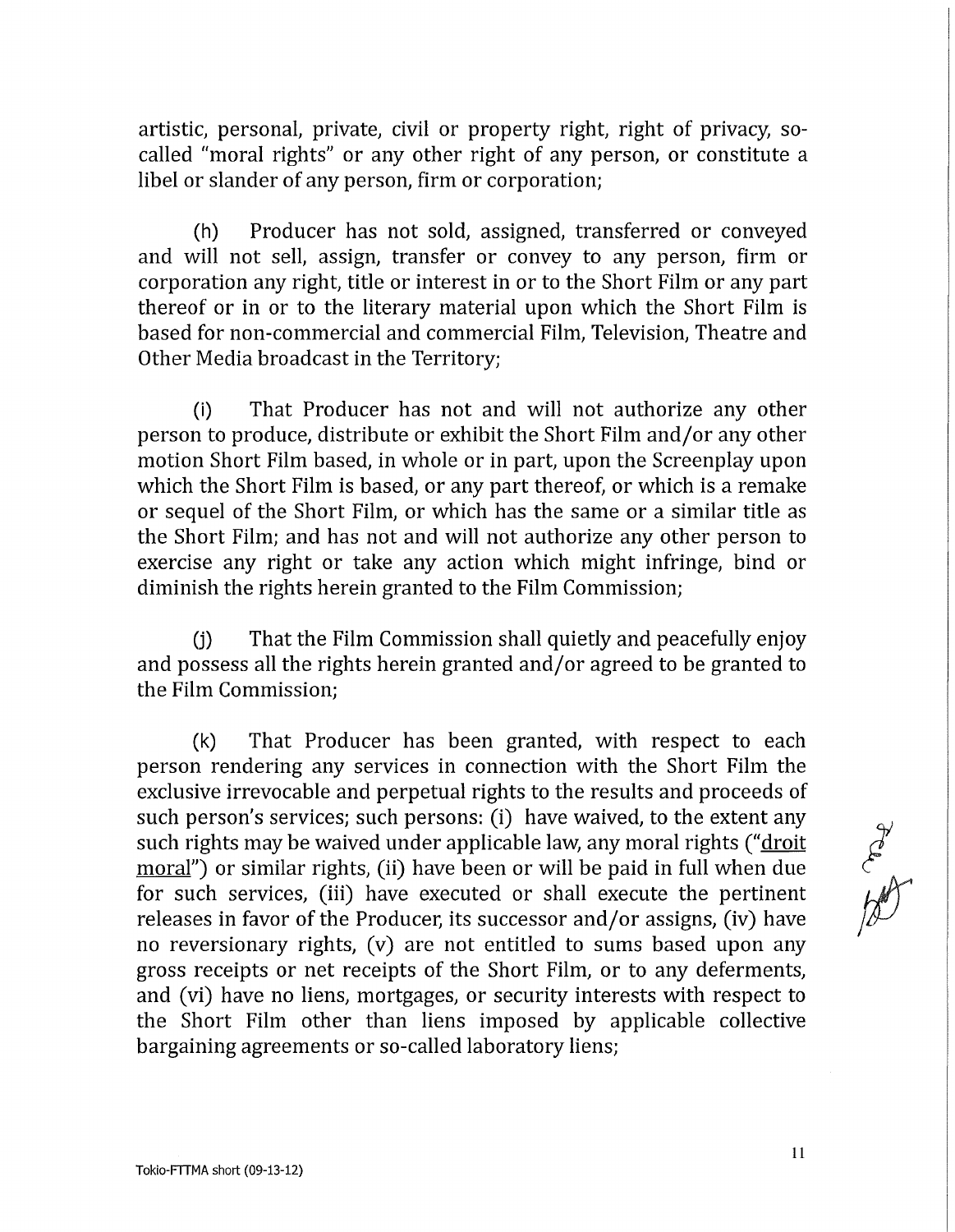(I) That Producer is qualified to do business in Puerto Rico and any state or country in which it has done or does business; that it has the right to enter into and perform this agreement and grant to the Film Commission all the rights granted and agreed to be granted to the Film Commission; that it has taken all necessary actions to authorize the execution and delivery of this agreement; and that this agreement does not and will not violate any provisions of any contract or any other agreement to which Producer is a party;

(m) That no employee or official, including the members of the Board of Directors of the Film Commission, has any pecuniary interests, directly or indirectly by himself or through a member of his family or third person, in the execution and performance of this contract pursuant to Law 12 of July 24, 1985, as amended from time to time, also known as "Government Ethics Law";

(n) That none of Producer's officers or employees occupy any regular position or is a trustworthy employee ("empleado de confianza") within any agency instrumentality or public corporation of the Commonwealth of Puerto Rico, including without limitation, the University of Puerto Rico or any municipality;

(o) That no officer of the Producer has been convicted of a crime: (a) against the public trust, and/or treasury function, or (b) that involved state or federal public funds or property. The Producer expressly recognizes that this is an essential condition of this Agreement and in the event this warranty ceases to be correct, in whole or in part, the Film Commission can terminate this Agreement and the Producer shall reimburse the Film Commission all monies disbursed under this Agreement;

(p) The Producer has filed, for the 5 years immediately preceding the date of this Agreement, income tax returns and it owes no monies in connection therewith to the Commonwealth of Puerto Rico or it is complying with a payment plan for any outstanding income tax owed. In the event Producer came into existence within the 5-year period prior to the date of this Agreement, then the stockholders and directors of Producer shall provide the aforesaid certifícation, in their personal or corporate capacity, as applicable, for such time period of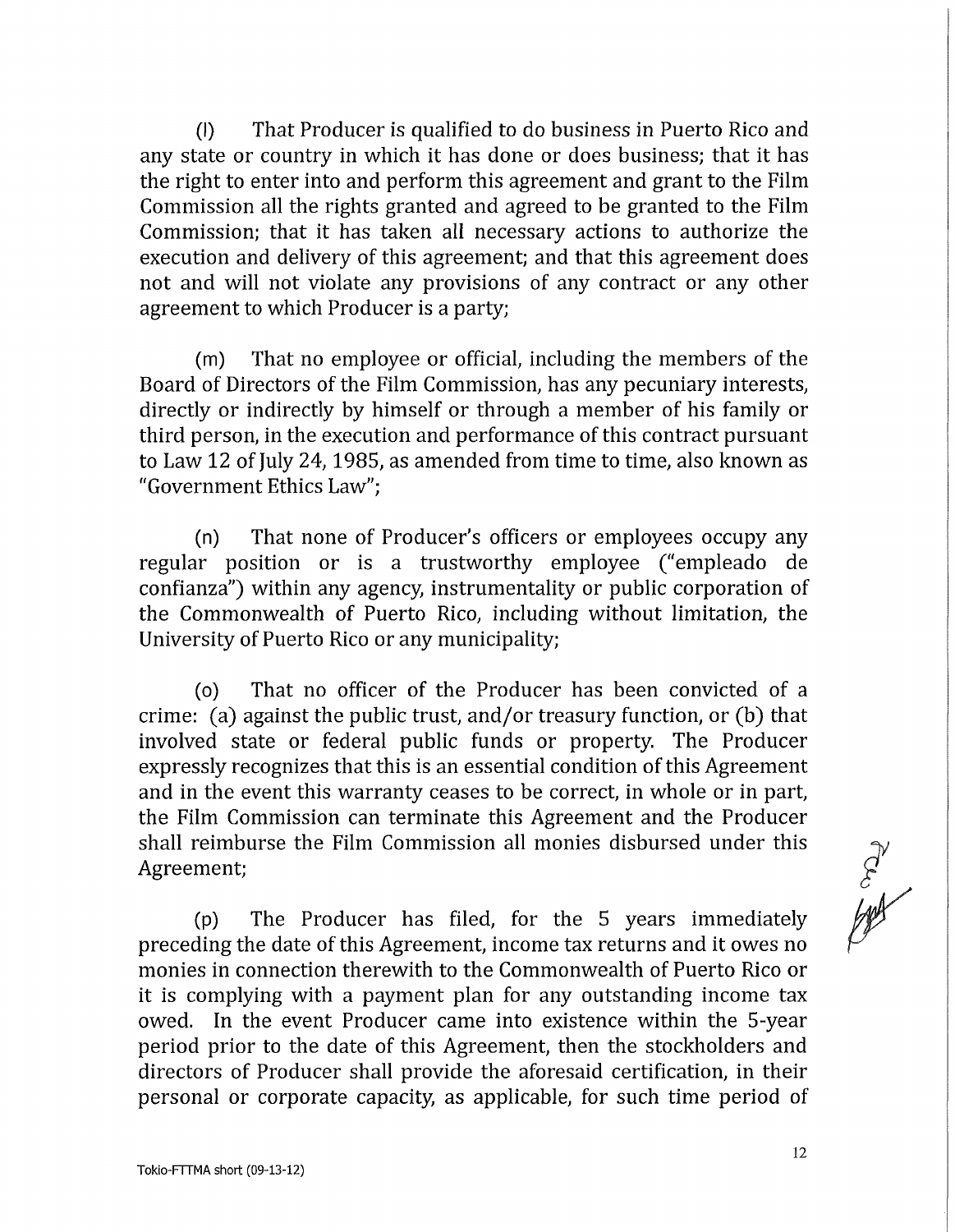actual existence, as a supplement to Producer's certifícate. The Producer expressly recognizes that this is an essential condition of this Agreement and in the event this warranty ceases to be correct, in whole or in part, the Film Commission can terminate this Agreement and the Producer shall reimburse to the Film Commission all monies disbursed under this Agreement;

(q) The Producer warrants to and shall, as an essential and necessary condition of this Agreement, show and deliver, when requested by the Film Commission or any authorized representative thereof, the certifications and documents that evidence Producer's financial and tax situation;

(r) That each person contracted or recruited to work within Puerto Rico in any task or job related to the Short Film shall be eligible to work in Puerto Rico, pursuant to the laws and regulations of the Department of Immigration and Citizenship of the United States of America;

(s) Producer warrants and is compelled, as an essential and necessary condition of this contract to show and deliver, when requested by the Film Commission or any authorized representatives, the certifications and documents that verify Producer's financial and tax situation;

(t) Specifically, the parties hereto acknowledge that the Film Commission shall not be bound to make disbursements under this contract unless and until this contract is filed for recording with the Puerto Rico Comptroller's Office pursuant to Law No. 18, dated October 30,1975, as amended from time to time.

## 9. **TERMINATION**

- 9.1 If the Producer shall:
- 9.1.1 commit a breach of this Agreement which is incapable of remedy or shall fail to remedy any breach capable of remedy within thirty (30) days of written notice of the same from the PRFC; or

of the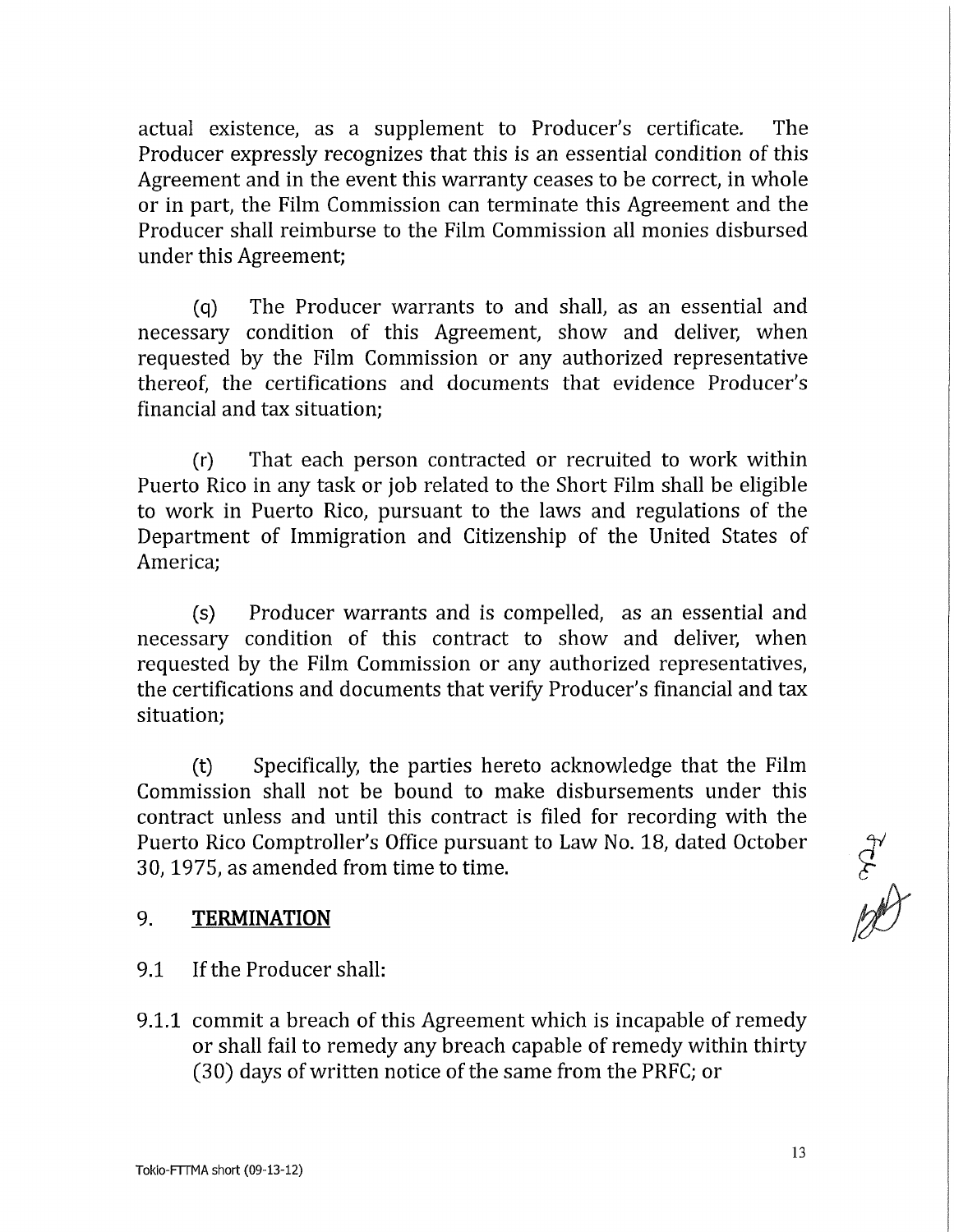9.1.2 cease or threaten to cease to carry on business; or

9.1.3 Admit in writing its inability to pay his debts, or shall make a general assignment for the benefit or creditors; or any proceeding shall be instituted by or against the Producer in bankruptcy or seeking to adjudicate him insolvent, or seeking reorganization, arrangement, adjustment, or composition of Producer or his debts under any law relating to bankruptcy, insolvency or relief of debtors, or seeking appointment of a receiver, trustee, or other similar official for Producer or for any substantial part of his properties; or

9.1.4 anything analogous to and having a substantially similar effect to any of the foregoing happens under the laws of any applicable jurisdiction;

then the PRFC shall have the right (but not the obligation), without prejudice to any other accrued rights it may have, to terminate this Agreement forthwith by written notice to the Producer.

9.2 Upon termination pursuant to this Clause 9 all sums advanced to the Producer by the PRFC (whether or not expended by the Producer prior to the date of termination) shall become immediately repayable, and the PRFC shall not be obliged to advance any further funds hereunder. Furthermore the Producer shall be liable to PRFC for any and all claims, changes liabilities, costs and expenses, including reasonable attorney's fees.

10. INDEMNIFICATION: Producer shall at all times indemnify and hold the Film Commission, its licensees, assignees, and affiliated companies, and the officers, directors, employees and agents of all the foregoing, harmless against and from any and all claims, damages, liabilities, costs and expenses, including reasonable attorneys' fees, herein collectively called "claims," arising out of the production of the Short Film, the exercise of any rights granted herein, or out of any breach or alleged breach by Producer of any representation, warranty or other provision hereof.

11. **ASSIGNMENT:** The Film Commission shall have the right to assign any or all of the rights sold, granted and assigned in this Agreement.

Artist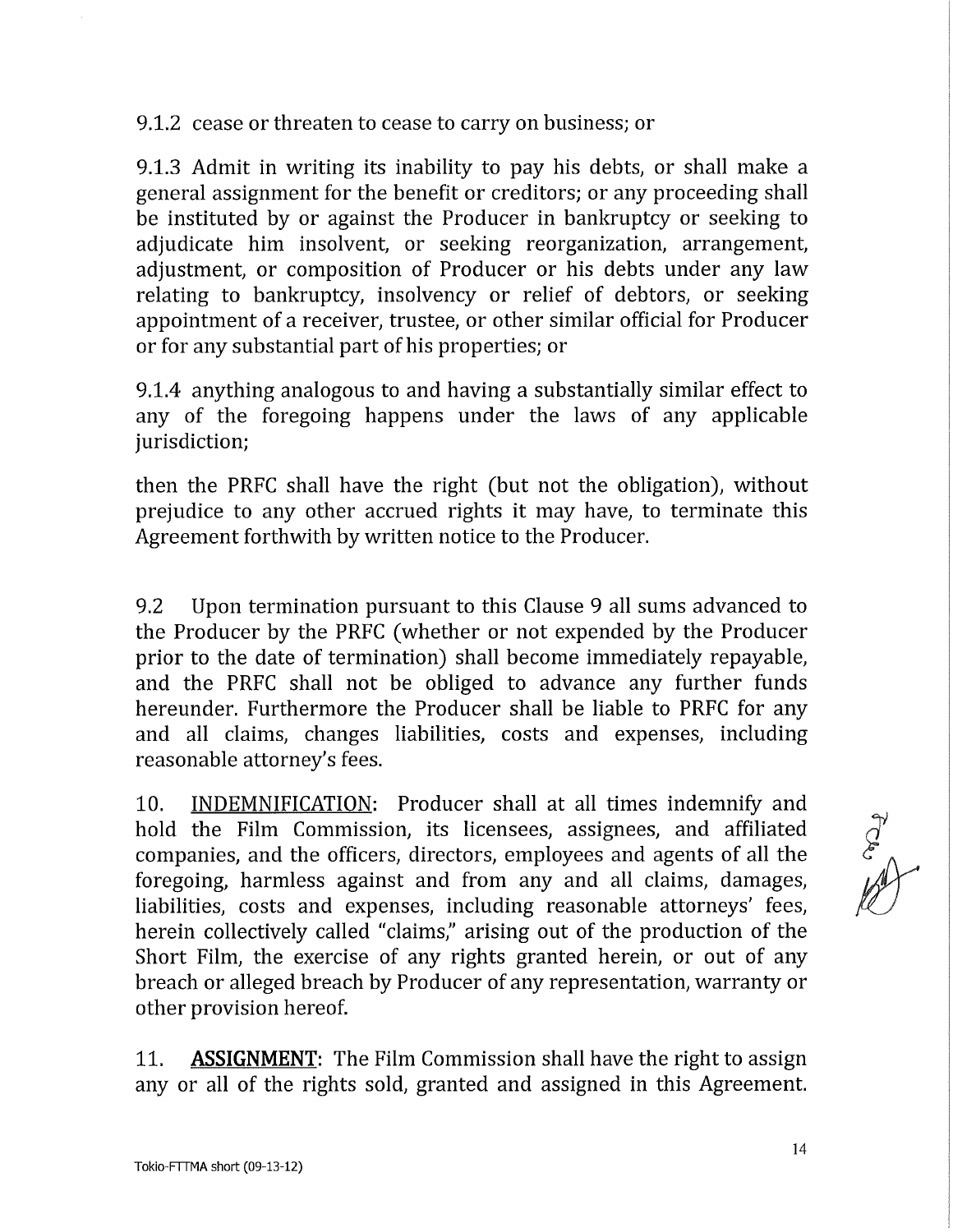Producer shall not assign this contract or any right thereunder without the prior express written consent of the Film Commission.

12. **NOTICES:** All notices given may be given by mail, facsímile transmission, electronic mail or personal delivery. The date of the giving of notice shall be, for each specific instance: (i) three days after the date of any mailing, or (ii) the date after facsímile transmission or electronic mail, or (iii) the date of any personal delivery. Notice shall be addressed to the parties at their respective addresses as follows, subject to change by written notice:

To the Film Commission:

Mariella Pérez Serrano Executive Director Puerto Rico Film Commission P.O. Box 362350 San Juan, PR 00936-2350. Tel. Number 787-758-4747 Fax Number: 787-756-5706 Email: mperez@puertoricofilm.com

To the Producer:

Canica, LLC Apt. 740 Condominio Monte Norte 165 Ave. De Hostos San Juan, Puerto Rico 00918

Att: Glorimar Marrero Sánchez Tel. Number: 787-429-9131 Fax Number: N/A Email: glorimar.marrero@gmail.com

Either party may change its address at any time by written notice to the other party in accordance with this clause.

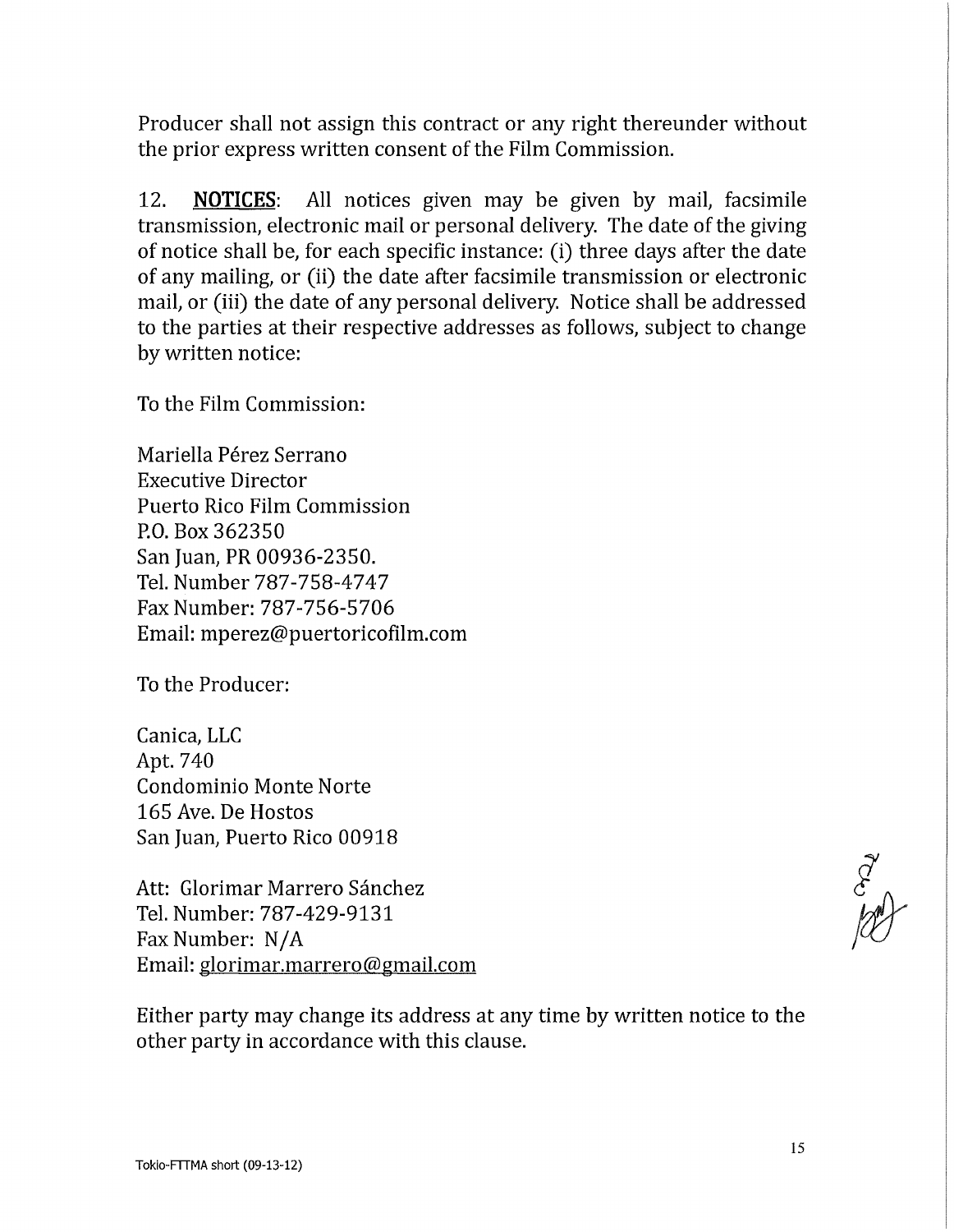13. ADDITIONAL DOCUMENTS: Each of the parties hereto agrees to execute any additional documents which may be required or be desirable to fully effectuate the purposes and intents of this agreement or to carry out the obligations of the parties hereunder, provided that they are not inconsistent with the provisions of this agreement.

Producer has delivered prior to or on even date herewith, to the Film Commission the following documents on its behalf and on behalf of all its owners, partners, or shareholders, as applicable:

- 1. Certifícation of filing of Income Tax Return for the past 5 years issued by the Department of Treasury of Puerto Rico.
- 2. Certifícation of Debt issued by the Department of Treasury of Puerto Rico.
- 3. Certifícation of debt for real property issued by the Center of Collections for Municipal Income *(CRIMby* its acronym in Spanish).
- 4. Certifícation of debt on account of unemployment, temporary incapacity and social security for drivers issued by the Department of Labor and Human Resources of Puerto Rico.
- 5. Certifícate of Good Standing issued by the Department of State of Puerto Rico.
- 6. Certifícation of debt on account of municipal excise tax "Patent Municipal").

Producer binds himself to produce, obtain and/or deliver to the Film Commission any subsequent documents reasonably requested by the Film Commission in connection with the Agreement and/or the Short Film.

14. RELATIONSHIP OF PARTIES: This Agreement does not constitute a partnership or joint venture between the Film Commission and Producer. Producer is not the representative or agent of the Film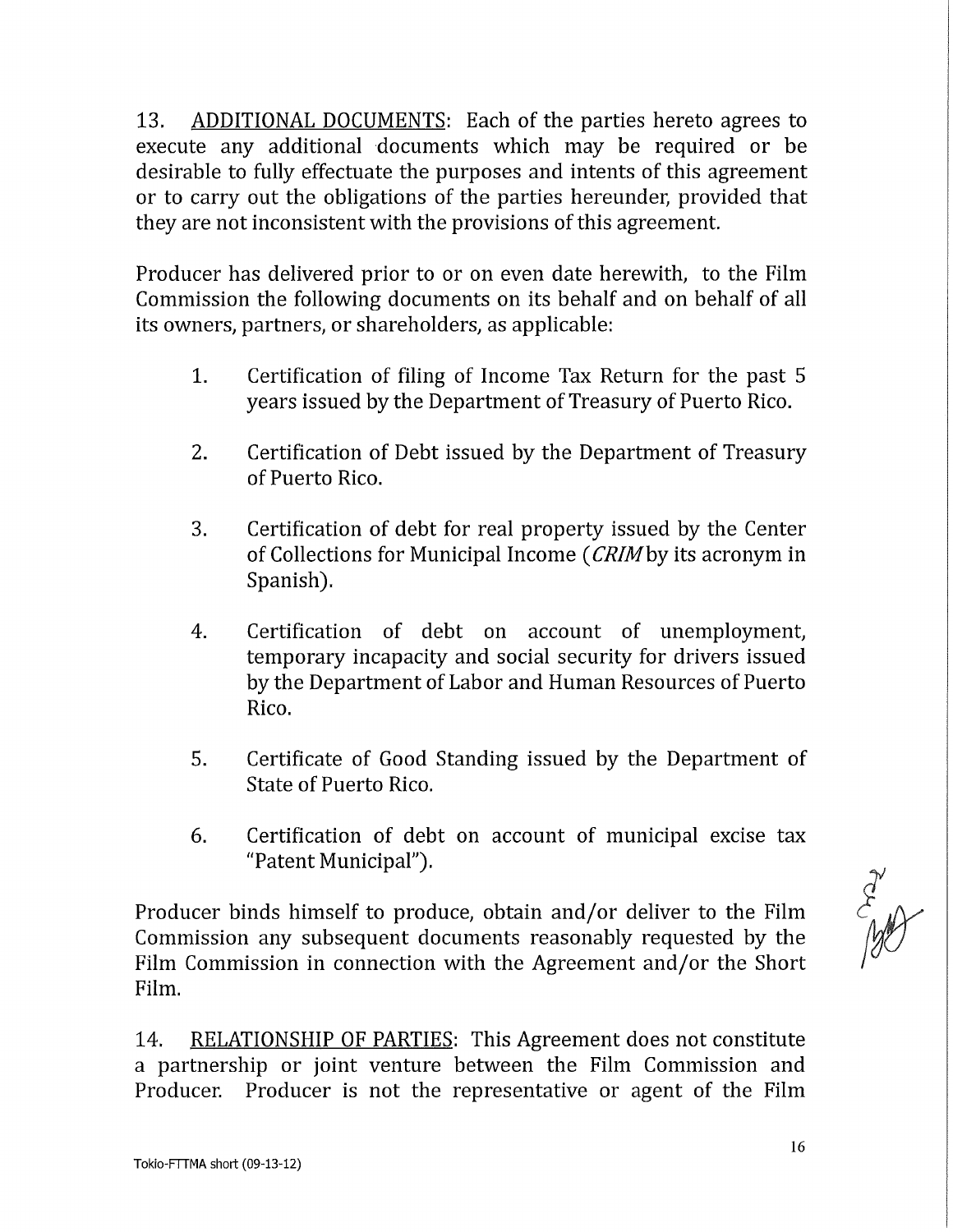Commission and the Film Commission is not the representative or agent of Producer and neither shall so hold itself out publicly or to any third party or incur any liability for the other.

15. NO AGENCY: Producer shall not incur any debts or other obligations in the name of the Film Commission, it being understood and agreed that the parties are entering into this Agreement as independent contractors and nothing herein shall constitute one party as an agent of the other.

16. NO THIRD PARTY BENEFICIARIES: Nothing in this Agreement is intended to nor shall it be construed to give any right or benefit to any third party as against either or both Producer and the Film Commission.

17. REMEDIES CUMULATIVE: Upon any material default hereunder by Producer, the Film Commission may initiate any appropriate legal or equitable action regarding the Short Film and/or its rights under this Agreement. The remedies available to the Film Commission are cumulative and the exercise of one right or remedy by the Film Commission shall not preclude the Film Commission from exercising other or additional rights or remedies available to it under this Agreement or at law or in equity.

18. WAIVER: Any waiver by the Film Commission, whether express or implied, of any breach of any term, condition or provision of this agreement, shall not be construed to be a continuing waiver or consent to any subsequent breach on the part of Producer.

19. ENTIRE AGREEMENT: MODIFICATION: Each party acknowledges that no representation or warranty not expressly set forth in this agreement has been made to the other party, it being agreed that this Agreement and any exhibits and attachments constitutes the entire agreement of the parties regarding the subject matter hereof and supersedes all prior agreements with respect thereto. This Agreement may not be modified except by written agreement signed by both of the parties.

Art of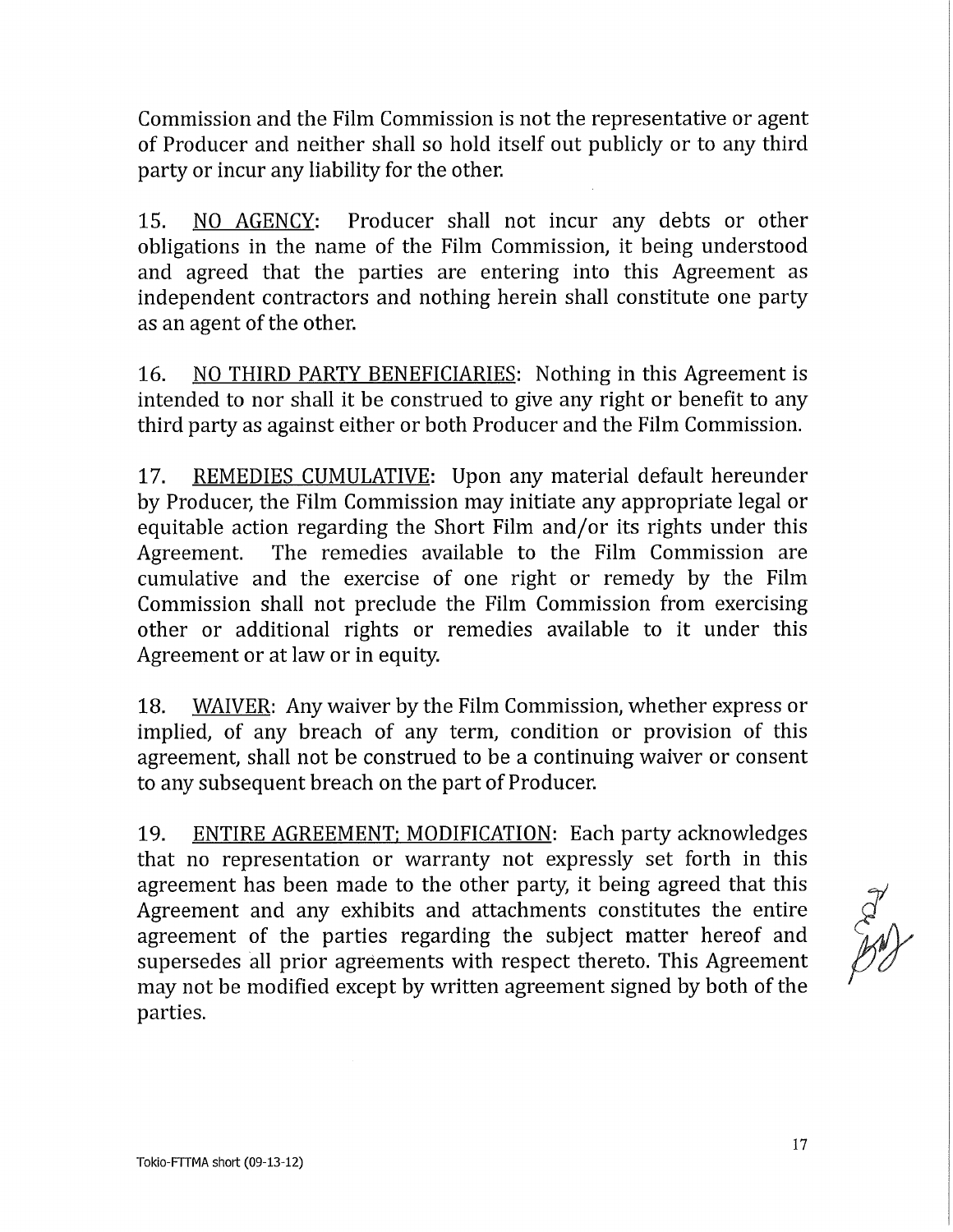20. GOVERNING LAW: This Agreement has been entered into in Puerto Rico and shall be construed and enforced under and subject to the laws of Puerto Rico.

21. CORPORATE OPPORTUNITIES: Each of the parties acknowledges that this agreement relates only to the Short Film and subsidiary rights, and that neither of the parties will in any way be restricted from any other business activity including any motion picture or short film activity, whether or not competitive with the Short Film or the subsidiary rights, it being agreed that so-called "corporate or fiduciary opportunities" in relation to any such other activities are hereby waived by each of the parties.

In San Juan, Puerto Rico, September 18, 2012.

[SIGNATURE PAGE FOLLOWS]

Read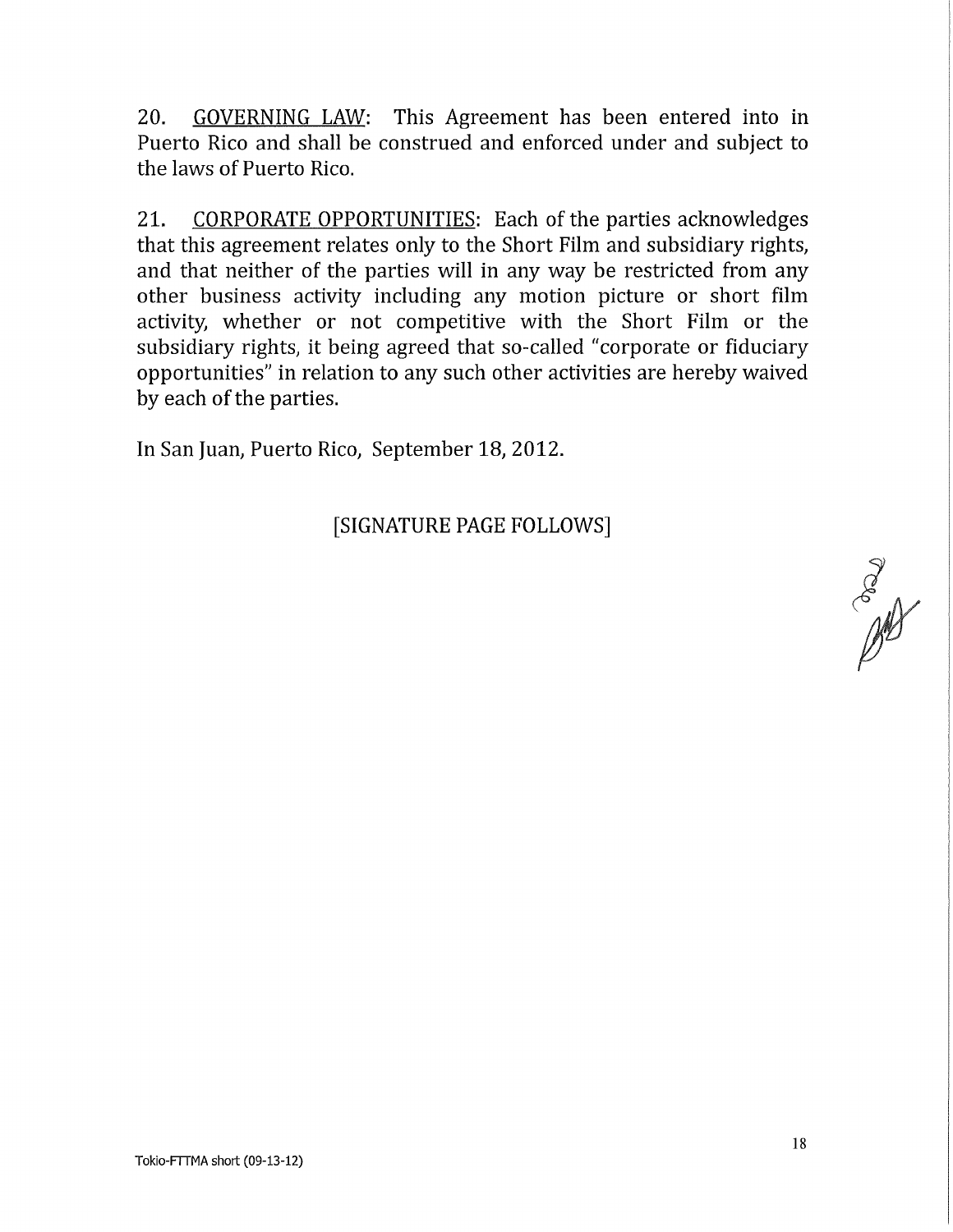Canica, LLC Puerto Rico Film Commission

By: Glorimar Marreró^Sánche; President

 $Bv:$ 

M&riella Pérez Serrano Executive Director

Affidavit Number:  $-$  2927 -

Acknowledged and subscribed to before me by Mariella Pérez Serrano, as Executive Director of the Puerto Rico Film Commission, of legal age, married, executive and resident of San Juan, Ruerto Rico, personally known to me; and Glorimar Marrero Sánchez, of legal age, married, producer and resident of San Juan,  $\cancel{p}$  verto *Rico*, in her capacity as President of Canica, LLC; personally known to me, in San Juan, Puerto Rico this 18th day of September, 20⁄4′2.